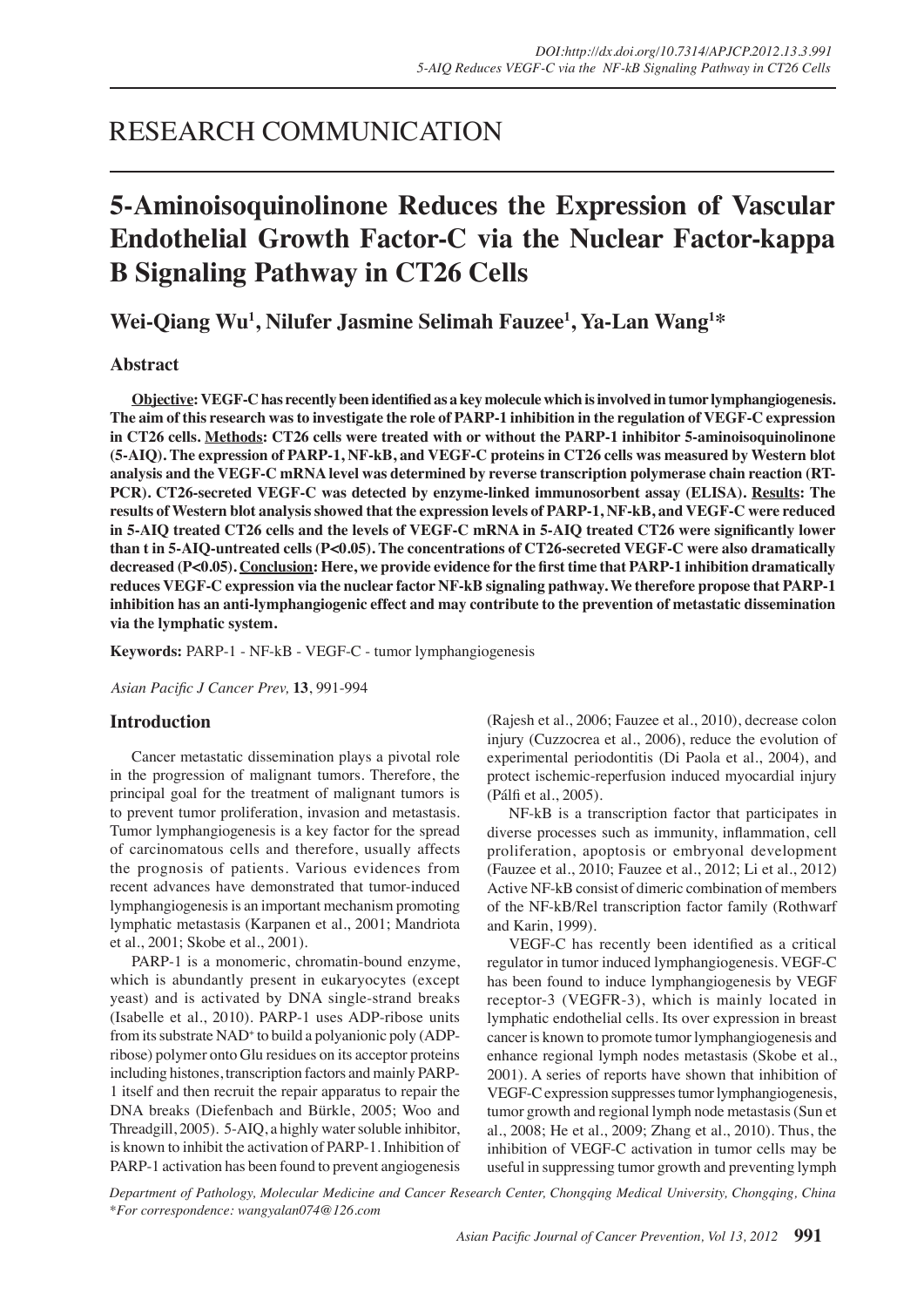## *Wei-Qiang Wu et al*

#### node metastasis.

However, neither the effect of PARP-1 inhibition on regulating VEGF-C expression nor the effect of PARP-1 inhibition on tumor associated lymphangiogenesis has been determined yet. Hence, we investigated the effect of PARP inhibition on regulating the VEGF-C expression by NF-kB signal pathways in CT26 tumor cells.

## **Materials and Methods**

## *Materials and Main Reagents*

CT26, a murine colon carcinoma cell line, was kindly provided by Prof. YQ. Wei, Hua xi Hospital, Sichuan University. 5-AIQ was kindly supplied by Prof. Michael D. Threadgill. PARP-1 polyclonal antibody, NF-kB monoclonal antibody and β-actin polyclonal antibody were from Santa Cruz Biotechnology. VEGF-C antibody was from Abcam Inc. RNAiso Plus Reagent and PrimeScript II 1st Strand cDNA Synthesis Kit were from Takara Biotechnology Co., Ltd.

#### *Cell Lines and Culture Conditions*

CT26 cells were grown in RPMI 1640 medium, supplemented with 10% FBS, Penicillin (100 unit/ml) and Streptomycin (100  $\mu$ g/ml). The CT26 cells were cultured in a humidified 37 °C incubator with 5%  $CO<sub>2</sub>$ , supplemented every 2 days with complete medium. Once confluence was reached, the CT26 cells were used in respective experiments.

#### *Western Blot Analysis*

The CT26 cells were grown at  $3 \times 10^4$  cells ml/L in a 100ml culture flask and pretreated with or without 5-AIQ for 16 h, then washed with ice-cold PBS and lysed with M-PER® Mammalian Protein Extraction Reagent, following manufacturer's instructions. The nuclear proteins were extracted with NE-PER® nuclear and cytoplasmic extraction reagents according to the manufacturer's instructions. Western blot analyses were carried out using procedures described by Lee et al., 2006. Concentrations of protein were determined by the Bradford protein assay using BSA as standard. Equal amounts of protein (25 ug) prepared from the cells were separated on SDS-polyacrylamide gels (8%) and then transferred onto a PVDF membrane. After blocking non-specific binding sites, membranes were incubated with rabbit antimouse PARP-1 polyclonal antibody (1:300), with mouse anti-mouse NF-kB monoclonal antibody (1:500), with rabbit anti-mouse VEGF-C (1:200) or with rabbit antimouse β-actin polyclonal antibody (1:1000) over-night at 4 ℃. The immunoreactive bands were detected using horseradish peroxidase-conjugated secondary antibodies and visualized by enhanced chemiluminescence.

#### *RT-PCR*

For RT-PCR, total CT26 cellular RNA was extracted from controls and treated samples with the RNAiso Plus method and cDNA was synthesized with PrimeScript II 1st Strand cDNA Synthesis Kit according to the manufacturer's protocol. The first-strand cDNA synthesis was implemented with Reverse Transcription System. 10

μl of cNDA products was amplified in a 50 μl PCR system. PCR primer sequences were as follows: VEGF-C (sense) 5'-TTCTCGGAAGCGGAGCCCGA-3' and (antisense) 5'-GCCTTTCCGCAGCTGGCACT-3', β-Actin:(sense) 5'-GACCCAGATCATGTTTGAGACC-3' and (antisense) 5'-GCCAGGATAGAGCCACCATA-3', respectively. PCR analysis was performed under the following conditions: 33 cycles of denaturation for 10 seconds at 940 C, annealing for 30 seconds at 600 C, and extension for 45 seconds at 720 C. All samples, including the control group, were run in triplicate. PCR products were then analyzed by 1.5% agarose gel electrophoresis and PCR fragments were visualized by ethidium bromide staining.

#### *ELISA*

Tested supernatants were obtained on the 16th hour of 5-AIQ-treated or untreated CT26 cells. Enzyme-Linked Immunosorbent assay was performed on 100  $\mu$ 1 aliquots of the cultures' supernatants from both 5-AIQtreated and untreated CT26 cells; in order to estimate the concentration of VEGF-C. The mouse ELISA kit was used according to manufacturer's instructions and the OD450 was measured using a Microplate reader model 3550.

#### *Statistical Analysis*

Data are given as the mean  $\pm$  standard deviation (SD) in quantitative experiments. The significance of the data was calculated by Student's t-test and statistical calculations were performed using SPSS version 13.0. Values of P of less than 0.05 were considered to be statistically significant.

## **Results**

## *The effects of 5-AIQ on the expressions of PARP-1, NF-kB and VEGF-C*

To determine whether 5-AIQ affects the expressions of PARP-1, NF-kB and VEGF-C, CT26 cells were incubated with or without the 5-AIQ. Expressions of PARP-1, NF-kB and VEGF-C were determined by Western blotting, which showed that compared to the control group, there were



**Figure 1.(A, B) PARP-1 Inhibition Reduced Expression of PARP-1, NF-kB and VEGF-C by Western Blot Analysis.** The β-actin protein was used as an internal loading control. Lane 1: 5-AIQ-untreated group; Lane 2: 5-AIQ-treated group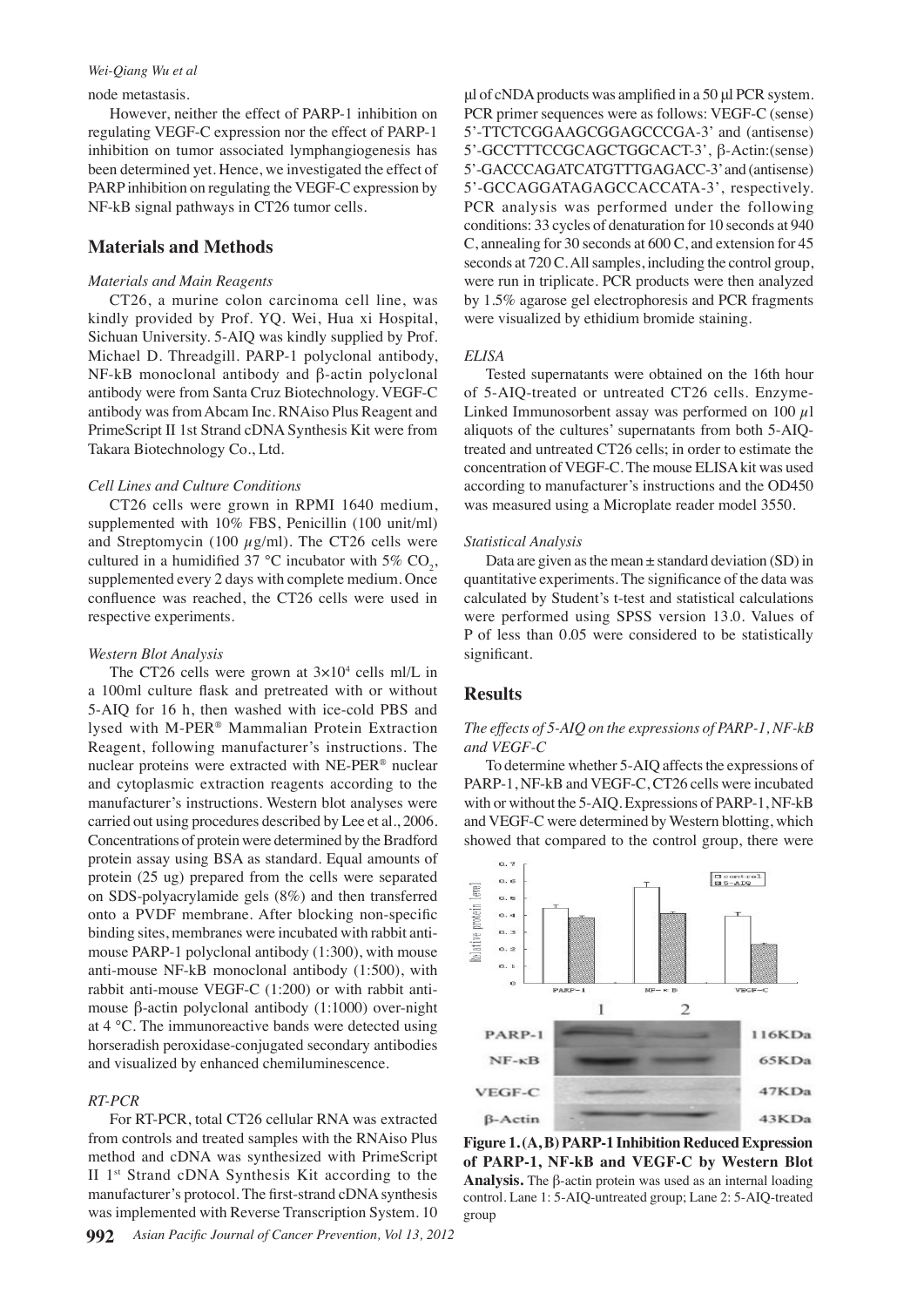

**Figure 2. PARP-1 Inhibition Decreases The Expression of VEGF-C mRNA by RT-PCR Analysis.** β-actin mRNA was used as an internal loading control. Compared with control cells, VEGF-C mRNA expression was significantly decreased in 5-AIQ-treated cells. Lane M: DNA standard (DL2000); Lane 1: 5-AIQ-treated group; Lane 2: 5-AIQ-untreated group

## **Table 1. Effects of 5-AIQ on Concentrations of the VEGF-C in 5-AIQ-treated CT26 Cells Supernatants**

| Group         | $VEGF-C(pg/ml)$  |
|---------------|------------------|
| Control       | $896.72 + 53.92$ |
| 5-AIO-treated | $90.44 + 10.32*$ |

a significant decrease in the expressions of the PARP-1, NF-kB and VEGF-C protein in the experimental group (5-AIQ treated tumor cells) (Figure 1 A, B).

## *The Effects of 5-AIQ on VEGF-C mRNA level*

The mRNA level of VEGF-C was high in the control group while this same expression was significantly lower in the 5-AIQ-treated group (P<0.05, Figure 2). The result demonstrates that PARP-1 inhibition down-regulates VEGF-C at mRNA level.

## *The effect of 5-AIQ on the concentrations of CT26 secreted VEGF-C*

We evaluated VEGF-C protein expression and secretion of 5-AIQ-treated CT26 cells conditioned medium using ELISA; 5-AIQ-untreated CT26 cells served as control (Table 1). PARP-1 inhibition dramatically reduced concentrations of the secreted VEGF-C in CT26 cells through ELISA method. Compared with the control group assessed, concentrations of the VEGF-C in 5-AIQ-treated CT26 cells supernatants (P<0.05) were significantly lower. Only minimal expression was seen in 5-AIQ-treated CT26 cell lines. Concordance between VEGF-C mRNA and protein levels in 5-AIQ-treated CT26 cells was observed clearly.

## **Discussion**

PARP-1 is involved in many cellular processes, including the control of repair of damaged DNA (especially single-strand breaks), the regulation of gene expression and transcription. However, till now very little is known about the involvement of PARP-1 inhibition in tumor induced lymphangiogenesis. Therefore, in this study, we have shown that PARP-1 inhibition by 5-AIQ decreases the expression of VEGF-C secreted by CT26 mouse colon adenocarcinoma cells.

Our previous studies had also showed that PARP-1 inhibition can dramatically decrease the activation of nuclear factor-kB and its DNA-binding activity (Li et al.,

(Hsieh et al., 2004). The pro-inflammatory cytokine,  $75.0$ in human breast cancer cells (Tsai et al., 2003). Over 100.0 2009, Li et al., 2012). PARP-1 has been reported to be a co-activator of NF-kB in many inflammatory disorders (Pétrilli et al., 2004; Zheng et al., 2004). Indeed, it has been proposed that acetylation of PARP by p300/CREBbinding protein plays an essential regulatory role in NFkB-dependent transcription gene expression (Hassa et al., 2005). A series of evidences have shown that NF-kB binds to an NF-kB sequence in the VEGF-C promoter (Chilov et al., 1997; Zhang et al., 1997). NF-kB also regulates heregulin-beta-1-induced VEGF-C expression expression of Her-2/neu causes VEGF-C production via NF-kB activation cascade in epithelial ovarian carcinoma interleukin-1β (IL-1β), was found to induce inflammatory lymphangiogenesis via enhanced production of VEGF-C expression through NF-kB activation (Watari et al., 2008).

0 Moreover, studies using experimental animal models have 25.0 Cumulative data show that VEGF-C mediates the 50.0 increased formation of lymphatic vessels and lymphatic spread (He et al., 2005; Renyi-Vamos et al., 2005). demonstrated that inhibition of VEGF-C/VEGFR-3 signal transduction would reduce the spread and metastasis of tumor cells via lymphatic lumens (Chen et al., 2005; Lin et al., 2005; Roberts et al., 2006). Inhibition of tumor secreted VEGF-C is known to be a therapeutic target as well as VEGF-C specific inhibition using small interfering RNA (SiRNA) vectors has been indicated to suppress lymphatic metastasis (Chen et al., 2005). There is a substantial evidence that tumor derived VEGF-C plays a crucial role in lymphangiogenesis (Skobe et al., 2001; Chen et al., 2005; Lin et al., 2005; Roberts et al., 2006; Sun et al., 2008; He et al., 2009). Hence, these results directly hint the important role of the VEGF-C/VEGFR-3 signal transduction pathway in tumor associated lymphangiogenesis together with lymphatic metastasis.

Based on our results and findings, we speculate that one mechanism by which PARP-1 inhibition reduces the expression of VEGF-C is via the suppression of NF-kB signaling pathways. Besides, several conserved putative binding sites such as NF-kB, Sp-1 and AP-1 transcription factors are located in the upstream sequence of the VEGF-C promoter region (Chilov et al., 1997). Therefore, it is hypothesized that diminished VEGF-C production can be partly due to the inhibitory effect of PARP-1 on NF-kB signalling activation. However, we cannot remove the possibility of participation of other signal pathways and molecules in the inhibitory effect of PARP-1 on lymphangiogenesis.

In summary, PARP-1 inhibition appears to act as a suppressor of VEGF-C expression in CT26 cells and our results provide the first concrete data that PARP-1 inhibition has the potential to suppress tumor-related lymphangiogenesis.

## **Acknowledgements**

This work was supported by the National Nature Science Foundation of China (NSFC: 30870946).

**46.8 56.3**

**20.3 6.3 10.1**